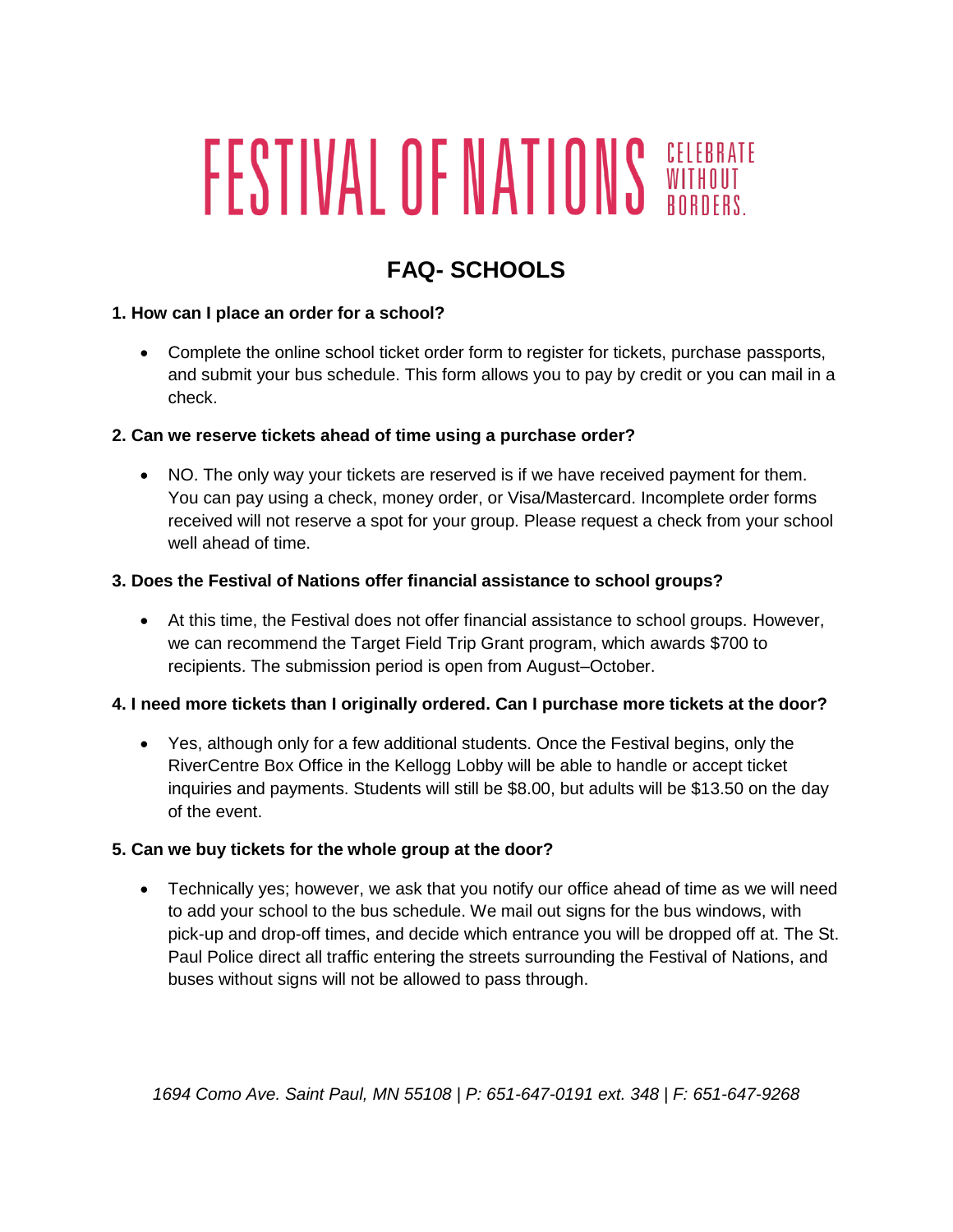#### **6. What if I ordered more tickets than I have students who can attend?**

Exercing 8 Refunds are available through April  $3<sup>rd</sup>$ , 2020, less a 15% handling fee. We urge teachers to order fewer rather than more tickets since additional \$8.00 student tickets can be purchased at the RiverCentre Box Office located in the Kellogg lobby on the day of the event. AND you may always save them for next year! No refunds will be issued past April 5th.

#### **7. Can my students bring bagged lunches if they wish to do so?**

Yes, students can bring bagged lunches.

#### **8. Is food included in the ticket price?**

 NO. Ticket prices include entrance to all areas of the Festival, but any food or merchandise must be purchased separately.

#### **9. How much money should I recommend my students bring?**

 We recommend that students bring \$5-\$15 for food as this will allow them to sample items from the different Cafés. Items in the Bazaar vary in price from \$5 to \$50.

#### **10. Where do our buses park once our group has been dropped off?**

 There is an off lot listed on your bus information sheet. Buses can also park for free at the International Institute of Minnesota although there is no shuttle service to the Festival from this lot. If bus drivers declare themselves at the Teacher Information Booth in the Kellogg Lobby, they will receive a complimentary ticket into the Festival.

#### **11. Are wheelchairs available for rental?**

 YES. The RiverCentre Box Office has a number of wheelchairs available for rent on a first-come, first-served basis. There is no cost to rent them, but a photo ID must be left at the box office until the wheelchair is returned.

#### **12. Can students bring backpacks and bottled water?**

YES. Students are allowed to bring anything they need as long as they can carry it.

#### **13. What are "Passports"?**

 They are a mock version of the real thing, with blank spaces inside. Each educational Exhibit has its own stamp pertaining to the ethnic group it represents. When a student visits this exhibit, they can get their Passport stamped, showing that they were there and can take it home as a souvenir. They are available in advance or at the Festival for \$1.00.

*1694 Como Ave. Saint Paul, MN 55108 | P: 651-647-0191 ext. 348 | F: 651-647-9268*